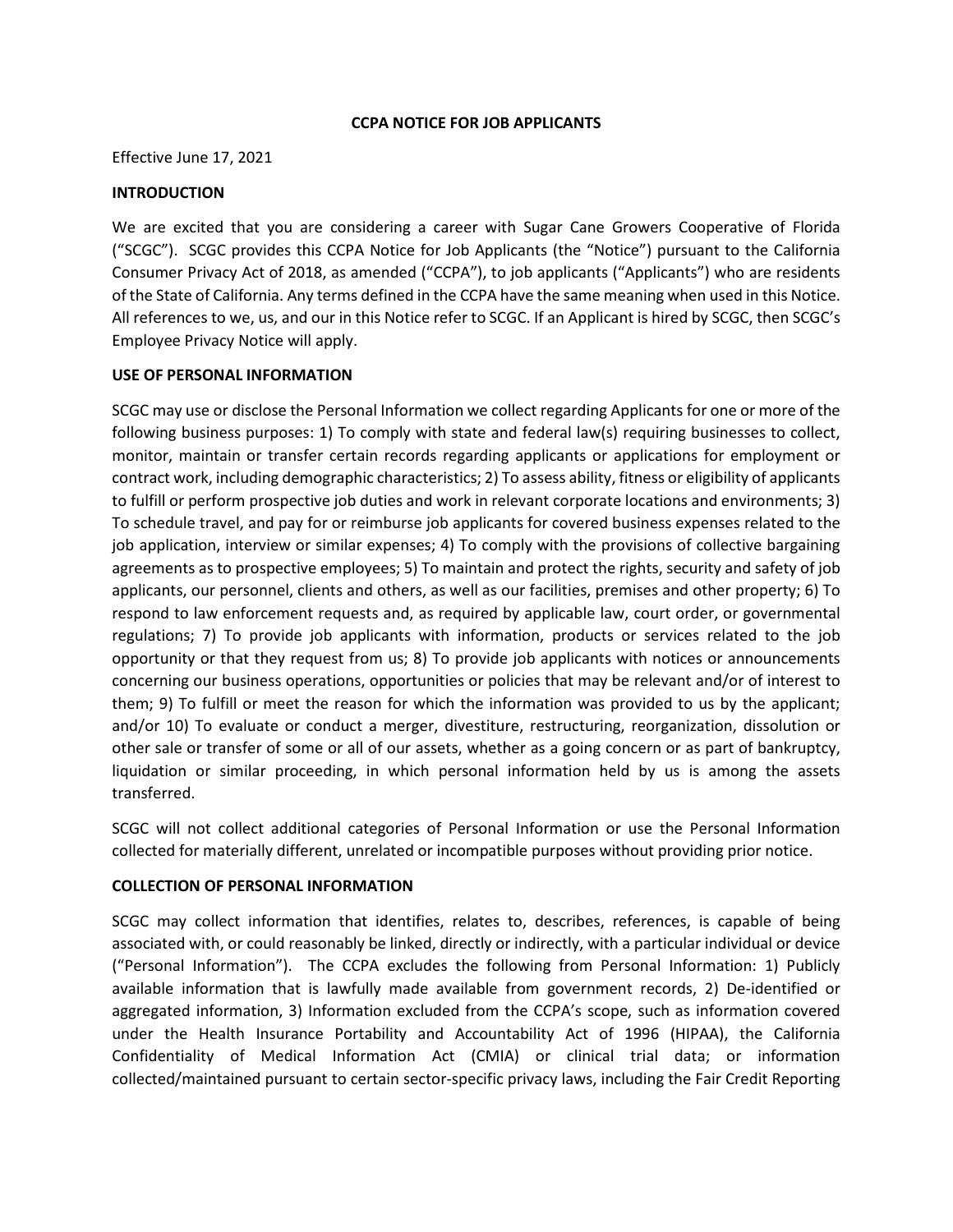Act (FRCA), the Gramm-Leach-Bliley Act (GLBA) or California Financial Information Privacy Act (FIPA) and the Driver's Privacy Protection Act of 1994.

In particular, SCGC may collect the some of the following categories of Personal Information from or about Applicants:

## **Identifiers**

Name, alias, postal address, unique personal identifier, online identifier, internet protocol (IP) address, email address, account name, social security number, driver's license number, passport number, or other similar identifiers. Collected, Yes

Personal information categories listed in the CA Customer Records statute Cal. Civ. Code § 1798.80(e)

A name, signature, social security number, physical characteristics or description, address, telephone number, passport number, driver's license or state identification card number, insurance policy number, education, employment, employment history, bank account number, credit card number, debit card number, or any other financial information, medical information, or health insurance information, etc. Some Personal Information included in this category may overlap with other categories. Collected, Yes

# **Protected classification characteristics under CA or federal law**

Age (40 years or older), race, color, ancestry, national origin, citizenship, religion or creed, marital status, medical condition, physical or mental disability, sex (including gender, gender identity, gender expression, pregnancy or childbirth and related medical conditions), sexual orientation, veteran or military status, genetic information (including familial genetic information), etc. Collected, Yes

## **Commercial information**

Records of personal property, products or services purchased, obtained, or considered or other purchasing or consuming histories or tendencies. Collected, No

## **Biometric information**

Genetic, physiological, behavioral, and biological characteristics or activity patterns used to extract a template or other identifier or identifying information, such as fingerprints, face prints and voiceprints, iris or retina scans, keystroke, gait or other physical patterns, video security surveillance and sleep, health, or exercise data. Collected, Yes

## **Internet or other similar network activity**

Browsing history, search history, information on a consumer's interaction with a website, application or advertisement. Collected, No

## **Geolocation data**

Physical location or movements. Collected, No

## **Sensory data.**

Audio, electronic, visual, thermal, olfactory or similar information. Collected, No